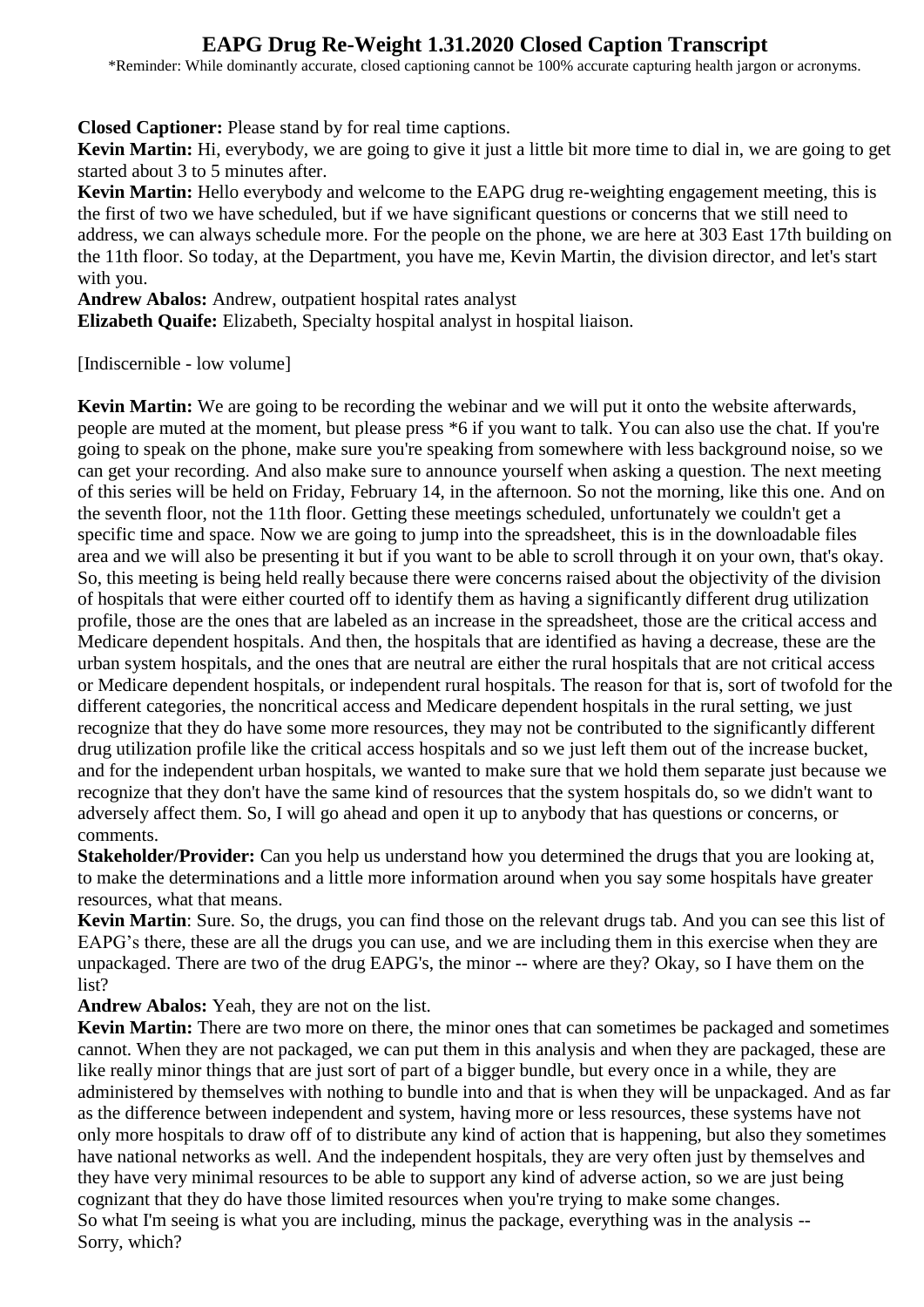**Stakeholder/Provider**: Your crosswalk, so the drug psycho in the crosswalk, the EAPG's. All the indices on that?

**Kevin Martin:** If you are referring to appendix X, that is different, that is for the physician administered drugs, that is a different identification of drugs. The reason that those are used in a different way, to be on there, we have to have some kind of conversion factor between, so it's a comparison of those two categorizations.

**Stakeholder/Provider:** So how does the drug map to EAPG, how do we know which drugs go to which EAPG's?

**Kevin Martin:** In the system documentation for the 3M software, unfortunately that is not something that we have gotten approval yet to post all of them, but I do know that UCH licenses that software. **Stakeholder/Provider:** Essentially it is all drugs.

**Kevin Martin:** Yes, it is all drugs that are not packaged, and the only they would package are these minor drugs, which would be considered part of a bundle and they will bundle every single time that there is something to bundle into.

**Stakeholder/Provider:** I'm still trying to follow the logic and what the analysis was, the 18% shift, and how do you exactly come up with that?

**Kevin Martin:** So, that was the first round, and we received some feedback on the first round that was shifting too much to these large rural hospitals is not providing any kind of relief for the small rural hospitals and when we went back and into the second round which is what we are seeing here, it is now up 43% increase but it is for a much smaller utilization so the actual decrease for the opposing side is, really didn't change. Also, when we went to the second round, we did update these a little bit as well so now it is based on calendar year 18 utilization as opposed to fiscal year 18. So, we may be utilization system more correct. Sorry, but that didn't really get to the question, how. So, that is also explained here on the notes tab, so the first thing that we did which was essentially how we set the EAPG weights to begin with, was we take all of the billed amounts for the claims for drugs, for all hospitals, and then we use the cost to charge ratios from the Medicare cost reports, and we transform the billed amounts into costs. And the costs divided by the number of occurrences is the cost per drug. That is just a very blanket overall cost for drug for all of them. And then we split into the two different categories of the critical access and Medicare dependent hospitals, we did the same calculation and compared that to the overall average cost per drug. And, their overall, the critical access Medicare dependent hospital cost per drug is about 43% higher than the overall average, showing that their cost per drug is significantly different, and that is because of the utilization. Now, when we do that for the urban system hospitals, it shows a decrease, and I don't have that, I was trying not to put too many numbers in there, it shows a decrease of, I think it was 14 or 16%, but that would have been a huge savings which was not the point of this, the point was trying to just balance back out, so that we actually put the correct cost per drug with the critical access hospitals. So then, we just figured out how much it would be shifting in terms of money, and back into how much that would need to decrease the other set. So theoretically, the system, urban system hospitals should have a way to that is more like 15% lower than the current weights, but that would, we only wanted to make a budget neutral shift.

**Stakeholder/Provider:** So, in regard to 340 B, how did you make the count? The drug hospital will be less than the reimbursement is less, so how did you normalize the count for that?

**Kevin Martin:** Well, your cost to charge ratio should get to the actual cost.

**Stakeholder/Provider:** Right, so it's going to show the 340 B hospitals is less than the other set that are not. On the drug by drug basis, yes, however if you are utilizing primarily less expensive drugs, and you do have, you are also using 340 B so the less expensive drugs, so that means that you would also -- I guess I'm not sure. So, yes, it would show that.

**Kevin Martin:** I think I just needed a little bit more, but in general, the assumption is that rural hospitals, a segment of the hospitals are paying more for drugs, they don't have the contracts to be able to do that. We compare that to the hospital 340 B of course the costs are going to be, they are not even thinking about contracting.

**Kevin Martin:** Okay, it's not just about the cost, it's also about the drug psycho into the utilization profile, because there are different sets of drugs that are used in a rural setting than the urban settings. In urban settings, my understanding is that TPA is rarely used because you actually have the resources to treat it right there available, however on the rural side, they need to use the drug in order to stabilize the transport. So that is just one example of drugs that are used in a rural setting that aren't used as often in an urban setting. Does that make sense?

**Stakeholder/Provider:** I actually disagree with that comment. The academic hospitals, the urban hospitals used TPA, and the freestanding, but on-site, it is commonly used.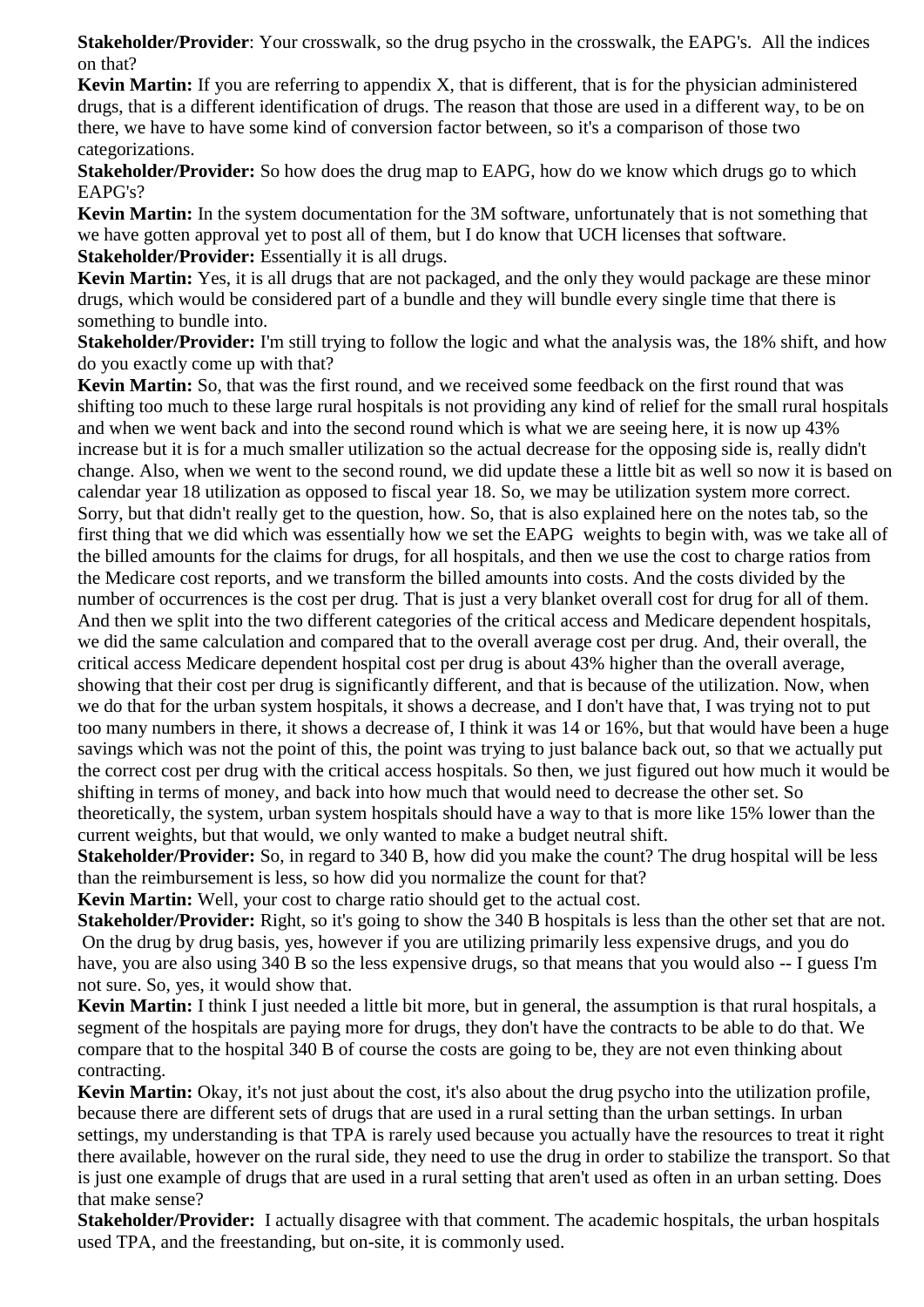**Kevin Martin:** Okay, and I guess maybe then it's not that it's not used, but there is still a difference in the drugs that are used in an urban versus rural setting. So, not only can the price of the drugs be used, but the average cost of the drugs, so the average drug that has been used in a rural setting is just one of the more expensive drugs, versus an urban setting.

**Stakeholder/Provider:** Do you have that data in the spreadsheets?

**Kevin Martin:** I cannot share individual claim data because it contains PHI. You do have your own data, and I guess we can share some aggregated data, but I can't share individual claims.

**Stakeholder/Provider:** My perception is the hospitals, larger hospitals, especially are using a lot more drugs than all of the drugs in the rural hospitals, as a subset and small subset.

**Kevin Martin:** Okay, and my information is coming just from claims and from anecdotes from hospitals. So, I don't know, if anyone else has anything to speak to the way that they utilize drugs, that is just our perception from looking at the information and from hearing from hospitals. I can only speak to the information that I have at hand.

**Stakeholder/Provider:** Kevin, this is Ryan, can you hear me? Ryan W from CHA.

# **Kevin Martin:** Yes.

**Stakeholder/Provider:** You mentioned you can share some aggregated information, I think that would be helpful in this conversation, and for the February 14 meeting. Just to let hospitals, like you said, they can take a look at their information and come up with using their claims, come up with their costs and what they're thinking their cost is for drugs and compared to how you are doing it with your claim numbers compare to your cost to charge ratio. I'm interested in how the cost of charge ratio that you are calculating compared to how hospitals are going to prepare it. I guess my question is, are you using the overall hospital cost to charge ratio, like total charges? Or are you using cost and 56 on the cost report, which is like drugs that are being recorded?

**Andrew Abalos:** Cost center 73, I need to double check on that though.

**Stakeholder/Provider:** So, you are using the actual cost center, okay. I think sharing that with the hospital was really necessary to have the next conversation. We can all agree on the cost figure, how the calculation is being put together, then I think we can have, that leads into the next step of how they are being separated and who is being included. Thank you.

**Stakeholder/Provider:** I have a question, but I wanted to give everybody else time to ask. Sorry, would it be possible, because it seems like the drug profile of each hospital would also be important. Is there a way that you could share, and I don't know if it could be like individual hospitals, but instead of absolute numbers like percentages, you know, is that a way to get around PHI? Just so I understand, I don't even know what drug it is, but the hospital drug profile, this percentage is CPA and then the urban, but I was wondering if you could tell me if there was a way.

**Kevin Martin:** I would have to check. I can try to figure out some way to present that that doesn't allow people to hack into it. Because obviously, the more information you put out there, you can start crossreferencing all the different things, and get down to an individual.

# **Stakeholder/Provider:** Right.

**Kevin Martin:** I do want to be as transparent as possible, but I do still have to --

**Stakeholder/Provider:** I was just thinking, too, from CJ's perspective, I understand that rural hospitals have different concerns, so I think the objection last time was how the criteria worked, so if there is a kind of more granular, oh, this proportion of drugs, here is the cost center 76, Cost to charge, like if we are getting into that level of detail, I think that is the stuff, like okay, it's not based on who owns, like the fact that you are in a system, but then it gets to each individuals hospital. I mean, that is, if it is information that you can share, that is what we are trying to get.

# **Kevin Martin:** Okay.

**Stakeholder/Provider:** Can you help us understand the vision for how this would play out? So, are you literally going to go into the EAPG rates by hospital? How are you going to do this?

**Stakeholder/Provider:** So, this is a percentage change to the EAPG weights, not for the base rates for each individual hospital, so they have two components to arrive at a dollar figure, you have the base rate and the weight for each EAPG, so we have the ability to create separate weight sets, the vast majority of it would be the same for the three different groups, for the neutral group, it would just remain the same. And for the critical access group, just the drug EAPG's would receive that percentage increase, and then for the urban system hospitals, it would receive the percent decrease, just for the drug EAPG's.

It would be even for all of us across all of the drug EAPG's?

# **Kevin Martin:** Yes.

**Stakeholder/Provider:** And with that require adjustments to the other known drug EAPG's? **Kevin Martin:** Yes, that is why we are just looking at the cost per drug right now.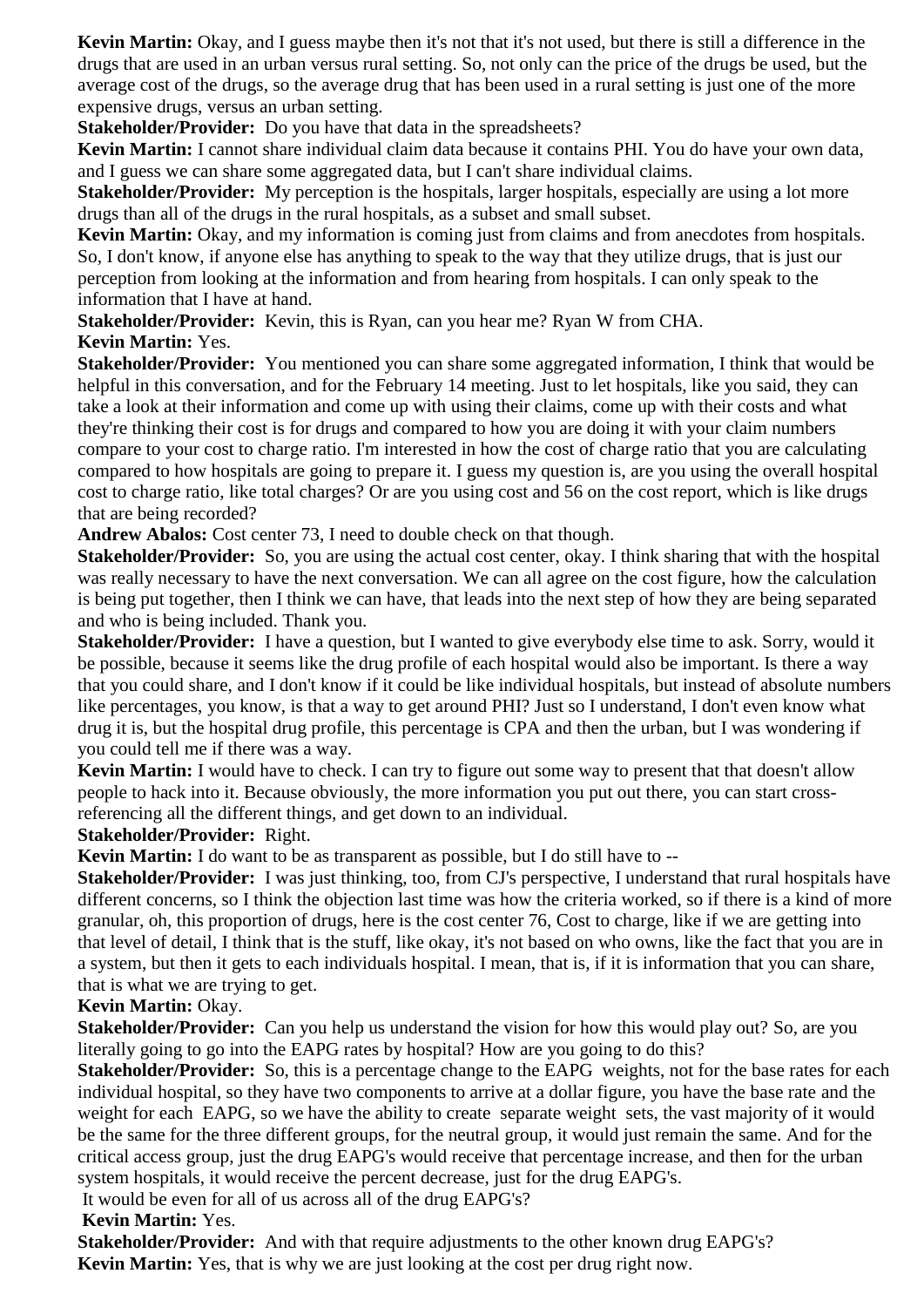**Stakeholder/Provider:** So, if you're hospital that uses a lot of the high chemotherapy infusions specialty service lines, because those drugs are more expensive in that case, 10,000 for administration, you have a high volume there. You actually could end up having a higher reimbursement reduction, something that you were on the lower end.

**Kevin Martin:** Yes, but likewise, your high utilization of those high cost drugs would have fed into the information to begin with. So, while we were looking at this in looking at the cost per drug for the overall average, versus the system hospitals, we still found that it was quite a bit lower than the overall average. So, yes, but less so than if we just went and did the full shift. It seems like we have some questions in the chat. **Provider Chat Question:** So, Megan asks, can you confirm, is the direct fragile listed on the slide an annual production or monthly?

**Kevin Martin:** So, if we go back to the last one, the numbers presented are for calendar year 18, we are not attempting to project into the future, we are just showing that if we had implemented those percent changes for calendar year 18, what the difference would be. So, theoretically, there is some shift as we go into the future of inflation or changes in utilization patterns or those types of things, and we are just trying to account for those in any way, we are just purely looking at what happened in the calendar year 18. And those are annual. Okay, I've got a couple people typing but we can definitely go to other questions in the room while we are waiting. Okay, we will get that fixed and we will get that out to you as soon as we can.

**Stakeholder/Provider:** Can you said that with the proposed EAPG rates will be, so we can write it against our volumes?

**Kevin Martin:** Sure. Until we get there, the easiest way to do that would be to just use the EAPG's on the relevant drug EAPG tab and apply the percentage that is on the top of the impact estimate tab. **Provider Chat Question:** So, Natalie is asking, how often we update these percentages.

**Kevin Martin:** So, that's probably a much broader question, because there are some other things that do come into that. As we go forward with EAPG's, we will have to adjust all of the rates going forward, as we go to new versions of EAPG. So, it's more likely that we are going to do a complete re-weight to the entire list before we would for these individual drugs. Also, like I mentioned, the hospital engagement meetings, we have plans for a longer-term way to address drugs in the outpatient hospital setting. We currently are working on a different methodology for doing physician administered drug, fee schedule, which is an average acquisition cost methodology come a very similar to the way we do prescription drugs. At least the way we do prescription drugs is we do a quarterly survey of the pharmacy providers, they send in their invoices for drugs, and that goes through a vendor. So that is not information that the state ever receives. The vendor does a little bit of statistical analysis there to throw out extreme outliers and they create an average acquisition cost for each drug. This has been very successful and our prescription drug, and we are looking to implement it with our physician administered drug fee schedule and as part of that, we would also do a survey of the hospitals to receive that wide spectrum of real-time, or I guess delayed by quarter cost information of drugs. And then we can use that to figure out how we could make a hospital fee schedule. That would actually be based on actual cost, we wouldn't need conversions of billed amounts with cost to charge ratios several years after the fact, and that kind of thing. And it could actually account for things as they are entering the market as opposed to being several years after the fact. But that is a longer-term project because we have a couple of considerations there, one, we need to see how pervasive of a suite of average acquisition costs we can make because if we go to a fee schedule methodology, we need a rate for every drug. That is something we have with EAPG's because there's only about 20 of them, whereas if we go to sort of like a HCPC billing level, there's thousands. We need to have a rate for each one, so that we know it needs a backup, and we need to make sure everybody has it first, and that kind of thing. That is a longer-term process, we don't even have the funding to do the survey yet, let alone performing the survey, during the analysis to get the average acquisition cost, finding out where the holes are, figuring what we need to fill the holes, and presenting that kind of proposal.

# **Stakeholder/Provider:** Have you considered just using ASP as your reference?

**Kevin Martin:** We looked into that, we are using ASP for our primary source of administered physicians right now, there are several problems with that. Because it is by Medicare, it is automatically missing all pediatric drugs, or a majority of them. And then, we use wholesale acquisition costs as sort of a backup for ASP. And that is actually a pharmacy measure. So, in both cases, you're using something that is meant for a different purpose to try to create something that is specific for the Medicaid world. And, you know, we're never going to have something that is totally specific, but the average acquisition cost would get as close to that. The other problem with ASP that we found with the physician administered drugs is that as we wrote that out, there were some circumstances where the providers that use the physician administered drug fee schedule cannot actually obtain the drug at the average sales price. And that is because of the way that the average sale price is derived, that is a self-recorded number from the manufacturer to Medicare. So, because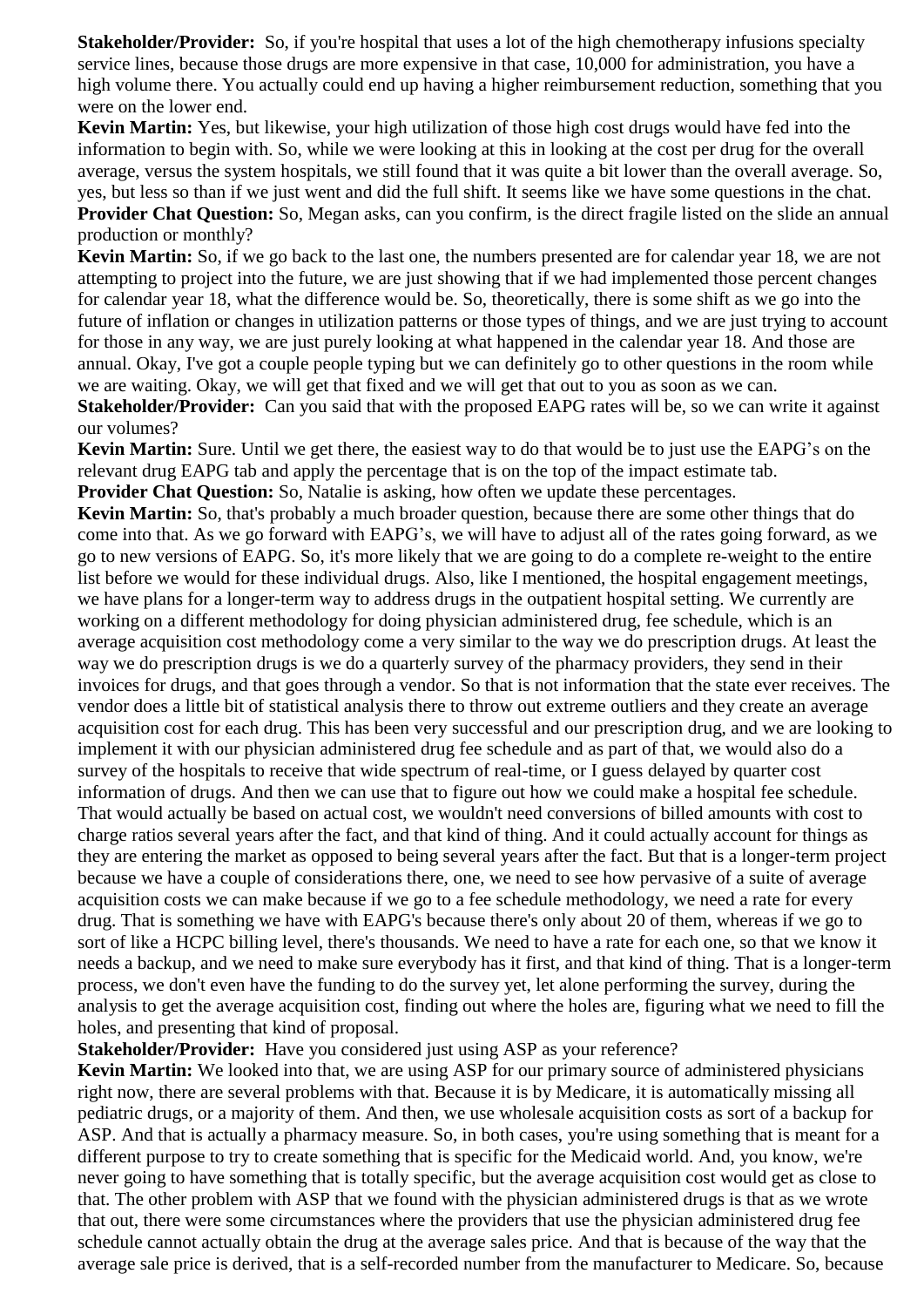it is a self-reported number by the manufacturer, which it does have some checks and balances to it, but it's something that we don't have a lot of insight into and there are ways for it to be manipulated so that downstream consumer, being the provider, can't actually obtain the drug at ASP. So, that's just something that we found not only has holes in it, but then also doesn't accurately represent our provider population. **Stakeholder/Provider:** I would like to encourage you, as we go down this path, to continue to look at reimbursing off the actual dose, which Medicare went to the hit pick models, to get 21 milligrams reimbursed for 21 milligrams. It is flat, so if it takes something to cost \$20,000, and we are reimbursed 1000, it is very difficult for us. So, if we can get to that somehow, the method is already out there in standardized across the country, and you do your AAC or whatever your reference price is per unit, and you just multiply it out by your dose, which is something we all know today.

**Kevin Martin:** It would just be based off of the survey that we do in Colorado, as opposed to self-reported numbers from the manufacturer. But, the dosing and the units and everything would be the same. Again, that is sort of the ultimate goal and something we want to examine further. I can't say that is definitively what we are going to go to because we don't even have the AAC's yet, so that is not something I can say we are using this when I don't know what it is, but it is something that seems promising. It just might be a much longerterm project.

**Stakeholder/Provider:** You will do that survey for 340 B and non-340 B?

**Kevin Martin:** Yes, and we are also looking at other ways we can obtain 340 B, it's very difficult for us to receive ceiling prices, that is something that is changing and something we can get more readily now, that is also something that we are having difficulty I guess really understand because the source that we have has about 10% of the ceiling prices are what is referred to as paid pricing, when the 340 B calculation ends up with a negative number. Obviously, the wholesalers are not the prime vendor is not going to pay you to give you a drug. So, instead of having a negative ceiling price, they put it at one penny. But our understanding is that there is still actually a number that is being purchased that is greater than a penny, but as it shows up in our file as a penny, that results in something that we just don't know what it is. So again, just trying to figure out where those holes are and how to fill them.

It is first come first served, we are placing orders, so you might have it in the morning but not in the afternoon, it's very difficult.

### Yes.

**Elizabeth Quaife:** There are some questions in the chat, before we get to those, on the downloadable files, it has been fixed, it's no longer PDF, it is the Excel sheet, so if you re-download it, you should have access to all of the sheets we are going over.

**Provider Chat Question:** Okay. So we have a guest that says, you are telling us that with thousands of different drugs, with hundreds of different dosing regimens, depending on diagnosis, patient weight, illness, severity, etc., all those variables are fairly accounted for in two only 20 or so EAPG classifications, this problem method for drugs, not accounting for upper end dosing regimens has been a long-standing problem since the implementation of the EAPG's, and are you also saying a separate drugs fee schedule is no longer in effect?

**Kevin Martin:** So, we just went over a lot of that, so I hope I answered some of that question. Those are the concerns that we do recognize with the EAPG's and why we are looking into other options that are dosing specific. Unfortunately, that is something that is going to take some time, like I said, I needed to get some funding in order to do this. So first we had to, overtime, as we had EAPG's and we received some example information from hospitals, that gave us enough information to look into it and to come up with some kind of plan to do. Which then gave us the ability to request funding to then go forward and have the funding available to actually develop a new model. And after we develop a new model, we will bring it to the group. It's just a very long-term process, is just not something that we had the ability to switch straight over to something else.

**Stakeholder/Provider:** What kind of dollars do you need for that funding?

**Kevin Martin:** It's a couple hundred thousand. For the vendor. The contract that would then do the survey. **Stakeholder/Provider:** That is nothing, so it, if that is the limiting step, maybe we can get some donations. **Kevin Martin:** Fortunately, and it's not just so much the dollar amount, because honestly, that has changed us, but our funding is all segmented, it's very specific to certain things. So, I can't just take, like, say reduce all the EAPG's by 0.001% to save us \$100,000 and put that into a contract, I can't do that, that's not allowed. So, I have to specifically ask, and I can't even take money from one contract and put it into another. I have to request funding for a specific purpose. We talked yesterday. [Laughter]

In the best-case scenario, and the timeframe, for if --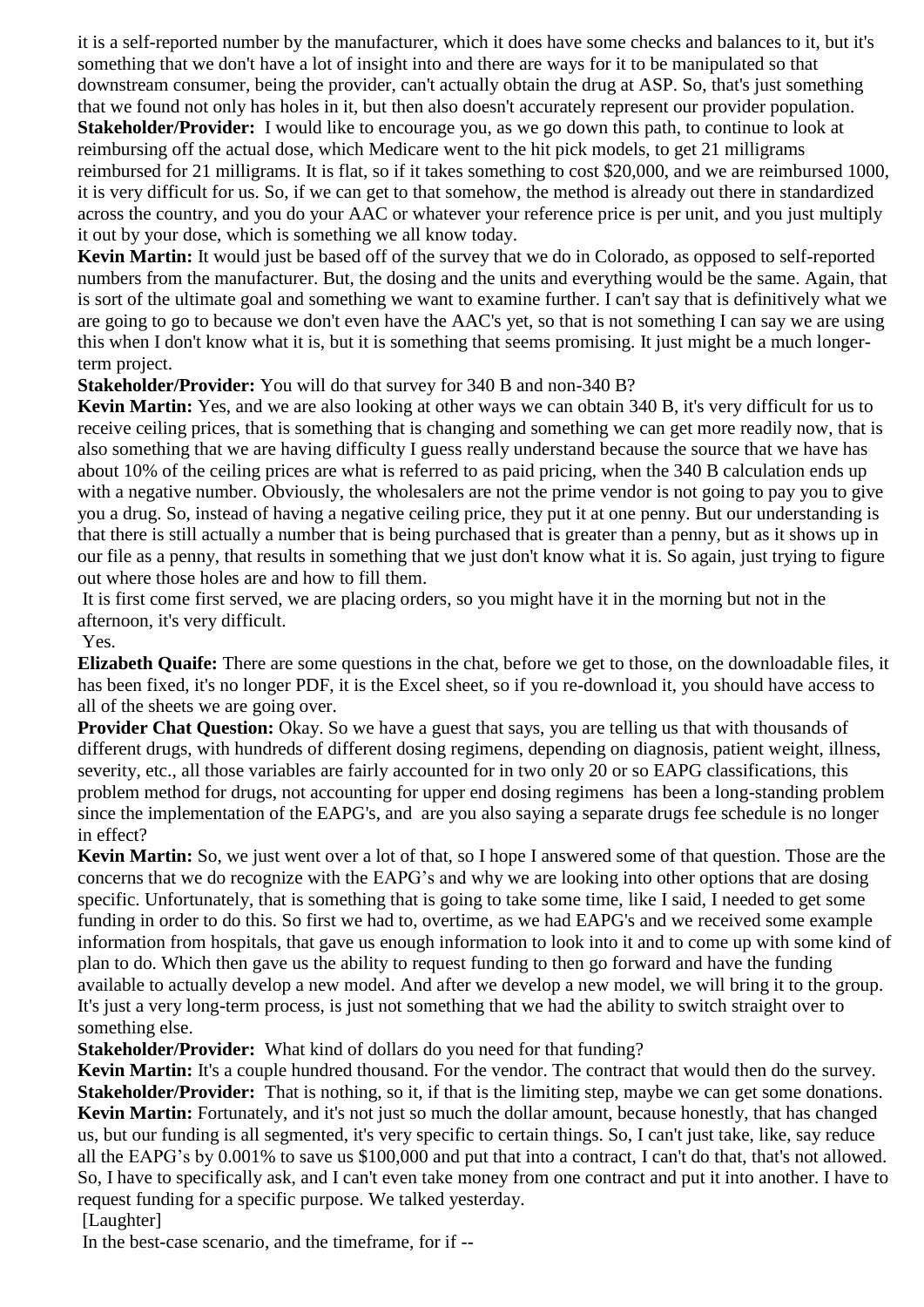Yeah, the first, I guess it's there's obviously a lot of work before this, but receiving that funding, I'm fairly confident that we will, and that would then give us the funding as of July. Then, when July hits, that gives us the ability to go out with a contract, that takes about six months to procure the contract, and we can do the survey. Hopefully we can do both the survey and fixing whatever components we can identify, that is different between the prescription model and the hospital model, to try to account for those differences while the survey is taking place. But, that process is probably another success. And at that point, so I'm looking at somewhere in the latter half of 21, to bring a model to this group and at that point, we have sort of an open forum of the providers to then ask questions, poke holes in what we have come up with. Give us suggestions for improvements and that kind of thing. That process, I usually leave at least six months for that process. Usually ends up being more like a year, if something has a lot of problems with it, then it can take significantly longer. If we have something that is very robust to begin with and can fit into this model that we already have, then it could be shorter. But, let's say on the short end, that we have six months of provider dialogue, that brings us to the end of 21 and it takes me about another six months to get an authority to pay for that person. And that would mean going through the MSP rulemaking process and the CMS estate plan approval process. So, that would mean that, best case scenario, we are looking at July 2020.

**Stakeholder/Provider:** My perception is, going forward, when we finally get to the analysis and do this, that's going to be significant dollars from Medicaid to the organization, on a limited budget. But, if your budget doesn't increase to give you the hospital's, where you can get in, I was wondering if you were hitting any consideration to establishing a formulary, from our perspective, we just can't get everybody all drugs, we are having those conversations about where to retreat, what to retreat, and how do we treat.

**Kevin Martin:** There is something called the Medicaid drug rebate program, and this is the program that really it is built off of, so from Medicaid to reimburse for any drug, the manufacturer must enter into a rebate agreement with CMS. And the flipside of that is if the manufacturer enters into that rebate agreement with CMS, then they must provide the drug. So, there's not a way for us to actually create a formulary. We can't say there are certain drugs we will pay for.

#### **Stakeholder/Provider:** I mean, can you do restrictions on it though?

**Kevin Martin:** Yes, we can have restrictions, that is something that is sort of kicked around a little bit, that is something that we do anti-prescription drug role, the preferred drug list. It's but that is probably something we can look into in the hospital realm as well. So far, that has been something, when it is brought up, it hasn't been received very well, much like the other prior authorization requirements that were recently instituted to the hospital segment however, if that is something that would actually make life easier, that is something we can definitely look into. And sorry, there was a question a little while ago, backing way up to as far as getting additional funds out the door. Yes, whenever we do something initially, it has to be budget neutral. So, whatever average acquisition cost we come up with, we would have to do some factor on it to make it so that it is neutral to a we were paying before. However, then once we just have sort of a factor that is applied to something that is identified as the cost, that gives us a clear ability to make additional requests to reduce that, in order to get up to the actual cost. Because right now, if you look at the old methodology prior to October 2016, we were doing a cost settlement for outpatient hospitals, but it was 72% of cost. And that was due to the budget process. We had one number that just said, we are going to pay cost except for reducing it by 20%. When we instituted EAPG's, we added the neutral, so it was really intended to be 72% of the cost. We do have some more questions. Have we looked at the impact of 340 B on hospital costs, or hospitals that serve the higher portion of the Medicaid population are getting lower cost. Is this factored into the model? So, yes, because we are actually using cost information that is factored into the model... So, I guess you might be asking if it is factored in in a specific way? Sorry, we may have covered that already. If we haven't, or if I'm not getting good explanation right now, please just help me out and give me a little bit more and I will be happy to address it. Okay. I guess that is up to current, great. Okay.

**Stakeholder/Provider:** I have a question. And I guess this is for hospitals, so the long-term plan, the bestcase scenario is July of 2022. Is there a way to get a validated way to get the cost in a point of time survey, like for now? Is that something that would be possible?

**Kevin Martin:** So, we did do that. Let's see, December 2018. And, that is how we were vetting this process of doing the average acquisition cost, we got a grant from the national Association of State health programs. But, in what we were doing with that grant was to try to develop this process of using a cost methodology, because like I said, we not only in Colorado use the average acquisition cost methodology for our pharmacy, prescription pharmacy benefit but that is actually a pretty widely used methodology, but nobody is using that for drugs and other settings. So, we wanted to examine whether it would work in other settings. And, going through that effort, we did find that with the grant and how long it takes us to pick her of an end everything, we had to do that survey in one month in December, which is not a great month, but it gave us enough response in order to be able to develop some good averages. And we did find that yes, overall, it is fairly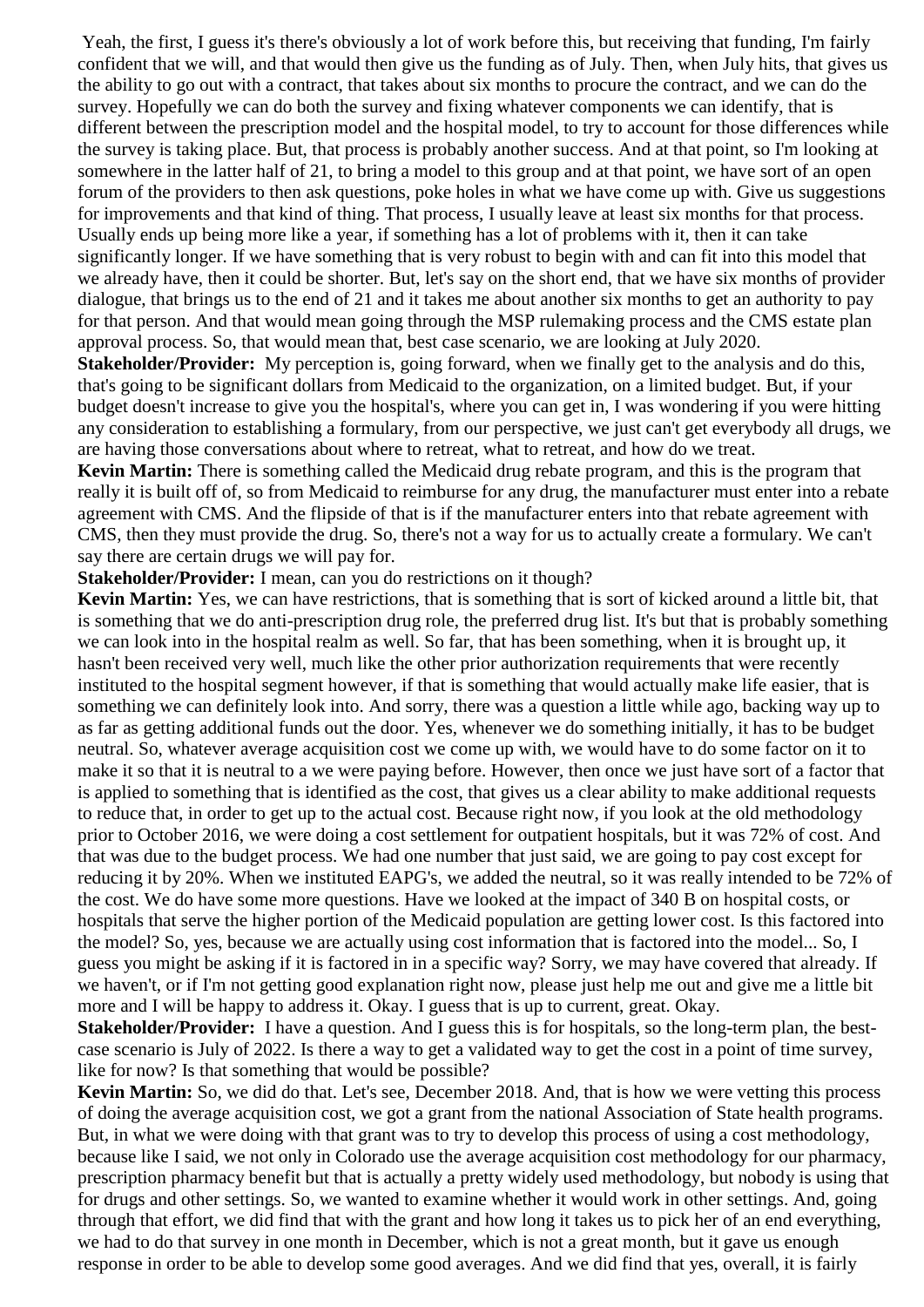comparable to the payment we are currently doing. But there are some extreme variations on both the high and the low end. So really, with the average acquisition cost methodology, it would sort of smooth it out. So, we are not overpaying on some things that are cheaper versus our current methodology. And not underpaying for some things that are more expensive. Those two reports, they consider it to be public. **Stakeholder/Provider:** Okay, I guess my question was, is there a way that a survey like that could be either redone, and I don't know because it sounds like I'm guessing the level of validation needs to be done is pretty significant, but could that be redone within the next five months? And, that could be more of the basis. **Kevin Martin:** Yeah. At least on our end, it's sort of what I have been trained to work on, to see if there is somewhere I could get that funding to start that process a little bit earlier. Yes, in the moment we are in a holding pattern until we have additional funding, and if we have something to get us through July or something like that, the other issue, if we were doing that, it would be a very short-term contract where's the other one would be a long-term contract, but again, there are other logistical problems on our end. But I'm trying to get just a small amount of funding in order to just do a survey.

**Stakeholder/Provider:** And who is it that is the survey?

**Kevin Martin:** That is something we have to put out to contracting, so it does have to go through the RFP process, unless it's for a longer-term project, that is in the hundreds of thousands of dollars realm, that is something we have to put out for contract, I'm sort of hoping that if we are just going to do a survey for a very limited amount of money, that is something that would fall low enough we have to go through that 4 to 6 month time of RFPs and contracting. So, hopefully that is something that we can get done quicker but even that, I can't really say who that would be at the moment. The company that did the original one are the ones that do our current pharmacy agency, some other companies that do something similar, the prior vendor that was doing the pharmacy AAC was Mercer and I know that there are a small number of other companies that do it as well. Okay we have one more here, I realize 340 B reduced cost is factored into the model with the CCR's, but isn't that an additional discount to the medical Medicaid program with an additional 20% is taken due to the UD modifier? When you are looking at the cost of charge ratios and you are figuring out who is 340 B and then you are trying to account for what the weight would be, then you add 20% of the weight to account for the -20% for the 340 B calculation within the weight. Sorry, within the EAPG weight piece when you are doing the calculation. Sorry, maybe I didn't say that very well. So, when you look at the average cost per drug, and then compare that to another segment that has 340 B utilization, the cost per drug is going to tell you how much above or below it is. But then, to then make the comparison to what awake would be, you need to instate that cost by 20% in order to account for the 20% reduction when it is eventually used. Did that make a little more sense?

**Stakeholder/Provider:** Would you explain briefly for us, 340 B 20% reduction policy?

Okay, the 340 B reduction policy, if we backup to when we implemented EAPG's, this was actually something that we didn't really recognize as a big deal when we were looking at EAPG's because as far as we could tell, it was only three claims that were identified as 340 B in the old data set. So, in that point of time, we sort of thought that all we needed to really do was go into the rebates and check to see how much we received with rebates on average for drugs, and that was about 50%. That is where we came up with the original 340 B 50% discount. We came to recognize after we implemented the EAPG's that 340 B is much more widely used within the hospital community, and that 50% was way too much. So, the way that we came to 20% instead was again, with the Medicaid drug rebate program, there are two main percentages that are used for a rebate, that is 17.1% for the pediatrics and there was one other drug cutting or that I can't remember off the top of my head. And for all other drugs, except for very rare like orphan drugs, it is 23.1%. So, taking it straight average of those two would be 21.1%, but to round it off, making it a nice clean 20% discount. And that is what we changed to. I believe that was the end of 17, early 18. **Andrew Abalos:** March 2018.

**Stakeholder/Provider:** Thank you. And that is when we got to the 20%. Is that what you were asking for? **Kevin Martin:** Yes. Okay, more questions either in or out of the room?

**Provider Chat Question:** So, Stephanie asks, drug waste, modifier JW, I can't find any other state that has implemented EAPG's that do not pay drug waste or reduce payment when waste exists. Why doesn't Colorado pay waste associated with single-dose vials, it's a real cost of care for hospitals. This problem is extensive in the chemotherapy area.

**Kevin Martin:** That is a little bit outside the realm of what we are talking about here with sort of a reweighting exercise but that is something we are happy to address with sort of a longer-term project of talking about drugs in general. I honestly do not know where that came from, that has just been something that has been on our books for a very long time. And yes, we can definitely look into that.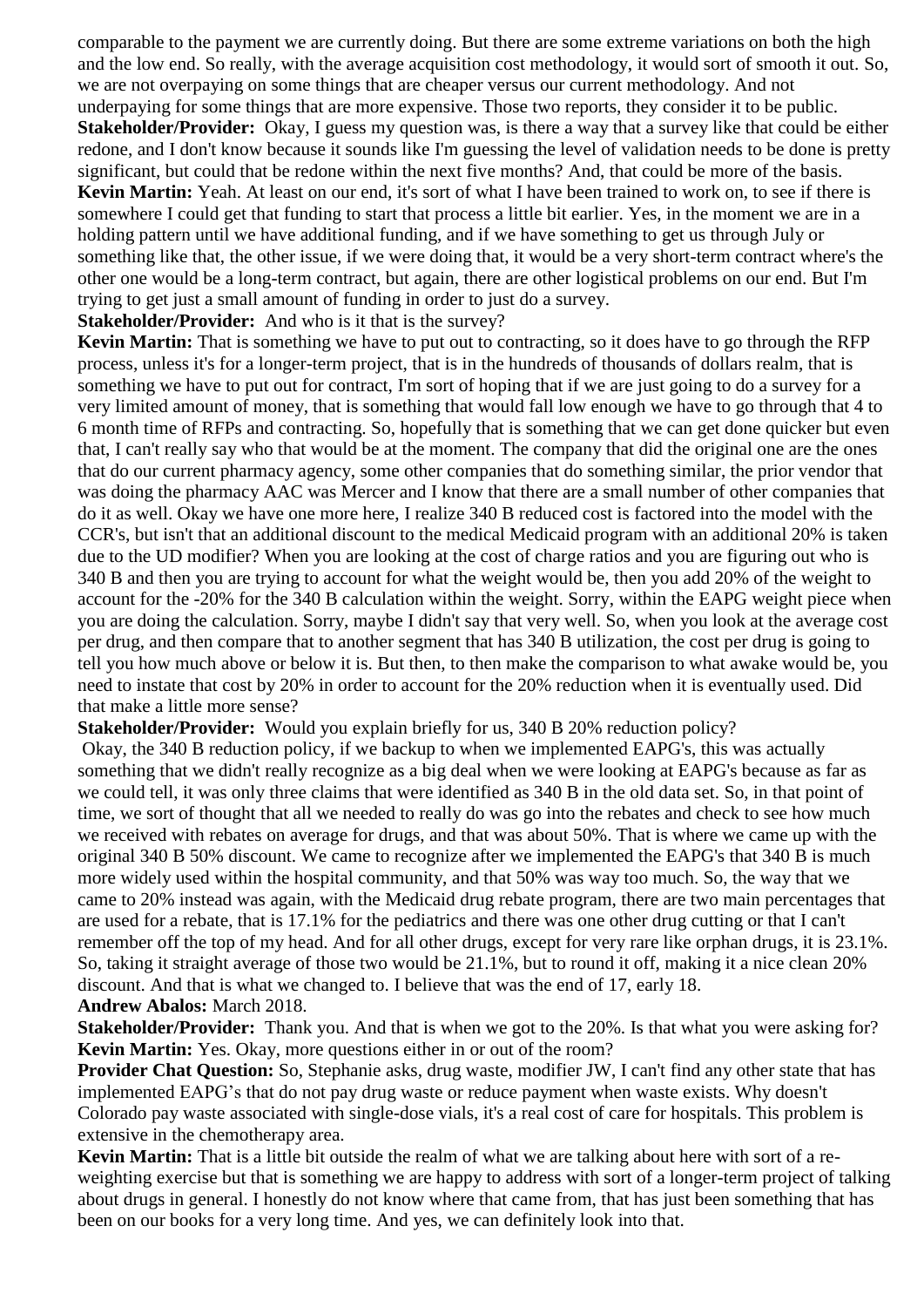**Stakeholder/Provider:** It's interesting that you are requiring us to submit the water fire for the waste, but it appears that nothing is done with that information. How are you using that at all? Why is there that requirement?

**Kevin Martin:** So, my understanding of this, and this is a little bit outside, I just know that it is sort of a billing requirement type thing, so yes it is our policy that we don't pay for the unused portion of drugs, and it is billed because that is our requirement of billing, and we don't Inc., and yes, I understand it is a burden. However, I will say that having that information is still relevant because this is something that we are going to examine to then pay for the unused portion. We do need that information. Because if we don't have that information now, if we look into trying to remove that stipulation and we don't have the information, then it is an undetermined increase to the effect of our payments and that is not something that we can submit as we need who knows how many more dollars in order to change this policy. Still --

**Stakeholder/Provider:** I'm just curious that we are submitting the data within a black hole.

**Kevin Martin:** Yes, and I know that we do that sometimes for a lot of things, but I guess a great example of this is the implementation of the EA PJs -- EAPG's, and because we didn't have that information to begin with, that led to us making an improper assumption because it was not identified within our historical data. So, without having that information to start out with, we can't possibly do something accurate in the future. Any other questions? Either in the room or online?

**Stakeholder/Provider:** I'm wondering, so a couple things, I don't know if this is the right place to do this, but I think I heard a couple things today, questions out of, is it possible to do a point in time survey that has something that I would love to talk more about before the next meeting. And then, is there a way to share hospital specific information and I know I just said, can you share with every hospital on the information which is a lot of work but I don't know if that really gets to the cost to charge ratio, the panel of drugs that each hospital has, and I don't even know exactly where that's going but can you share that level of specific information that would allow hospitals to look at things. And it's still in my mind to the idea of how hospitals potentially split into peer groups. From what I understood so far, that does get more at kind of how we could potentially, how you all could potentially split. If that is the right direction.

**Kevin Martin:** So, I guess we can't, or, sharing hospital specific level information --

**Stakeholder/Provider:** I'm sorry, I meant just with hospitals, to their own, and I'm not there yet, but if we do kind of develop some different criteria, and being able to share with it, with each individual hospital, like across the different criteria, hearing your impact, that is. Like with each hospital, getting their own data. **Kevin Martin:** Each hospital should get their own data already, but if there are things they are having trouble getting out of their system, that would be helpful for us to then do it. We can attempt to do that. Granted, having 100 and hospitals and pretty much we have Andrew to do that in the next two weeks while all of a sudden trying to develop something that we can share in that broader spectrum is a really big ask. But, if there is something that you have a question about, feel free to send it to both Andrew and I, and we will try to figure out something that we can do while we are responding to that as much as we can. We can share more information in a broader sense, because that is something hospital should have on their own, but I understand there are resource constraints and sometimes you don't know how we are looking at it versus how you can look at it and that kind of thing. We will do what we can.

**Stakeholder/Provider:** And that is actually the point, I appreciate that, looking to share more broad data, and if there's any template that is created that we can help distribute or something for hospitals, that makes it easier for hospitals to look at their own data. But you can put your own data in, and this is one model in this is another, and this is the impact, we are happy to share that.

**Kevin Martin:** I realize there might still be questions, so why don't we go ahead and take a 10-minute break, and we can give people a chance to think about information that we presented in the first hour, maybe formulate some other questions, I don't want to just cut it off after a 30 second pause for questions. So, we are going to take 10 minutes, coming back at, I will say eight minutes, and come back at a quarter after. **Closed Captioner:** [ The event is on an 8-minute recess. Captioner on standby an 8-minute recess. Captioner

on standby]

**Kevin Martin:** Okay everybody, we are back sorry that we are just a minute late here. We were trying to get the screen back up and running, but I would like to go ahead and open it up to questions, either in the room or in the chat. Okay. If you do have something that comes up after the fact, oh, yes, thank you.

**Stakeholder/Provider:** So, we've got cost to charge ratio based on cost 73, pharmacy cost, 340 B, whether or not incorporates 340 B, I think that is whether or not it is the handle of the drugs, whether it is rural tPA or a large percentage. We've got something, I guess, what are the ways that you could potentially put it into peer groups? So, so say you got all that information, that is something I don't know yet, so I just wanted to see.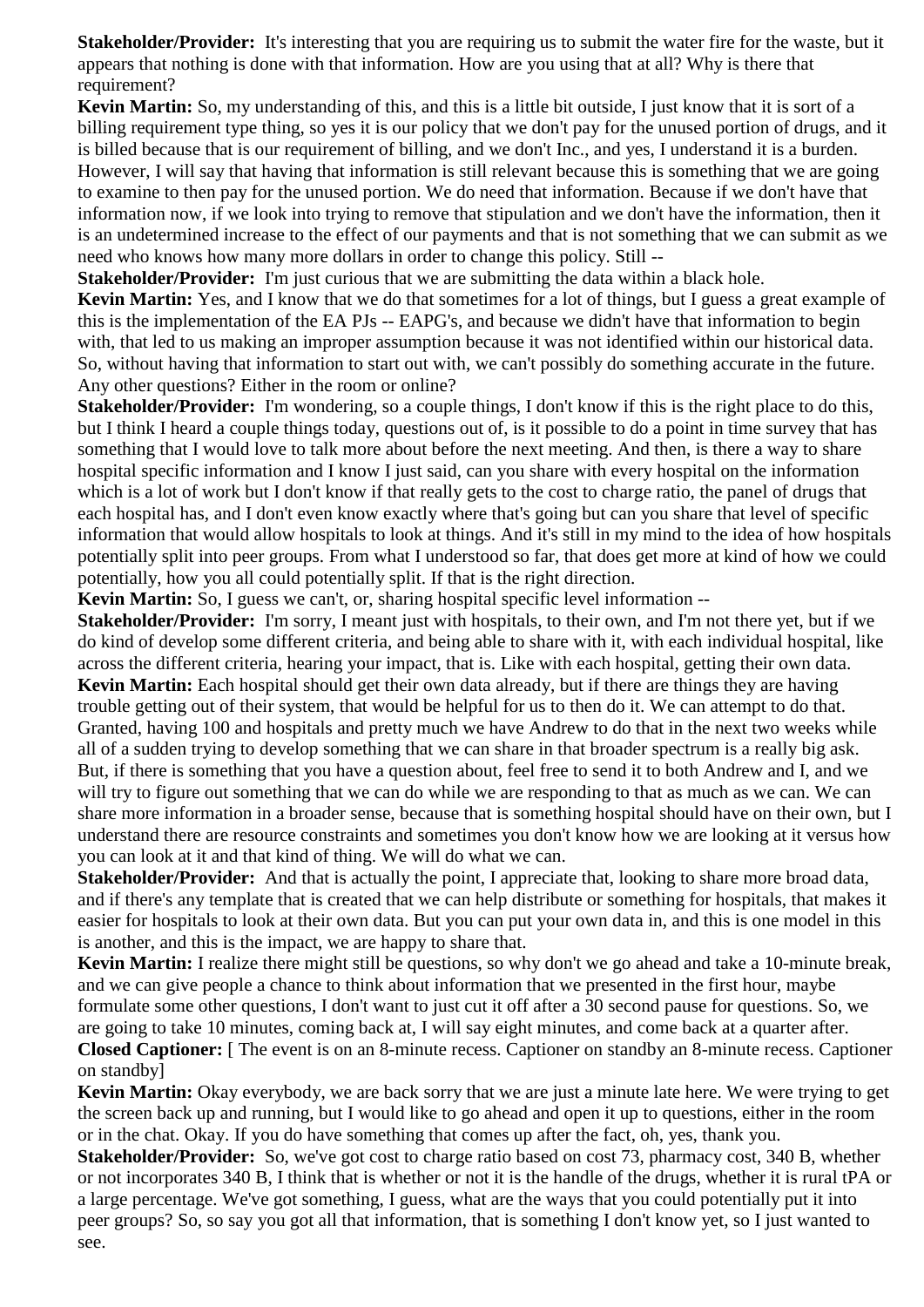**Kevin Martin:** So, that is a much more robust way to do what we are talking about here. That also magnifies the potential issues that you have with transforming the cost, using billed charges and cost to charge ratios and the different ways that hospitals will map revenue codes to the cost centers. I realize there is variation there, but we are using the best information that we have available at the moment. Now, hopefully, because there is a cost center that is pharmaceuticals, that is making it as much as possible, but when we start breaking it down smaller and smaller, those problems, or those issues that begin to average out more at the grand scale can lead to variations that are more apparent, at a more granular scale. So that is why we are trying to stay away from that with just this interim fix because this is just an interim fix, I recognize that there is a difference there and we are trying to do something that is just, to put a Band-Aid on the system that we have while we work on a longer-term solution. Now, breaking it down into more granular, yes, could be a more accurate way of actually developing a different, not just a straight across-the-board percentage change for all the drug EAPG's, but maybe create this EAPG needs to shift by 20%, and another one needs to shift by 2%, and another one 100%, or something like that.

**Stakeholder/Provider:** I was actually looking, I'm not an expert on this, I might be miss speaking but, is there a way to cost charge ratio, TBG something about the panel of drugs, panel is not the right word, the makeup of the drugs that that hospital is currently, or historically using, and come up with one and maybe it is weighted, I'm not sure, but come up with one number, and for every hospital, you result in this one number. Then we have a conversation of okay, within this hospital, then you know how you divide it.

**Kevin Martin:** The biggest problem with that, again, when we are talking about the critical access, they have a utilization amount that is so small, that a hospital by hospital basis, breaking it down that far is inaccurate because we know that on a hospital by hospital basis, the history is not a good reflection. We talk about somewhere like Lincoln or something like that, they have a tiny utilization, so this might be, one year they have three heart attacks, the next year, they might have two broken legs, it's so different from year-toyear that you can't necessarily use individual hospital history to predict the future, that is why we aggregate the critical access hospitals into one, sort of hoping that in aggregate, the small utilization at each individual rural hospital, or critical access hospital represents sort of an aggregate, the future of what will happen at critical access hospitals. Because we do see, at least the larger utilized costs in the urban area, that history still isn't a predicted future, but they have wild swings of various utilization when you're and very inexpensive utilization next year.

**Stakeholder/Provider:** I know this is more of a holistic picture but how do you see this interim fix impacting the long-term project that we are talking about?

**Kevin Martin:** So, I would hope that it has very low impact at all. Because really, the long-term, I guess goal here is to use the cost based off of surveys and that kind of thing. Now, the only way that I can really see it impacting that is if it affects utilization patterns significantly across the board. From what I understand anecdotally is that currently hospitals aren't necessarily changing or tried impact the utilization patterns that much from EAPG's. They are just taking the hit when there is an underpayment. So, theoretically, there's not going to be again, a utilization changes by us trying to correct the course of all of that. So hopefully that just means that we are fixing some of the disparities that are occurring at the moment. Anybody else online or in the room with questions?

**Elizabeth Quaife:** We did get a request via email to share the closed caption as a downloadable document on the webpage, so we will have to discuss that and make sure it is proper format, but we will look into that because a lot of people do like the questions and the answers.

**Kevin Martin:** Yes, we can definitely look into that. It is pretty good, however, every once in a while, there's a couple of keywords, especially jargon and acronyms that can end up jumbled within the closed captioning, but overall, they do a really good job. Just, if there something that seems off, please just assume that you need to go ahead and check the recording to figure out what was actually said. Okay. So, one thing that I have received a request for is to just take a verbal poll of the hospitals on this aspect. If I could get everybody online to just go ahead and unmute yourselves with \*6. I will give people just a little bit of time to do that. And I don't need anyone to identify themselves or anything. And I'm sorry for the participants in the room. But if you could please just raise your hand. I'm going to ask two different questions, as of right now, if you support us going forward with the, exactly what we have, or if that is going to change your mind, if you receive additional formation in the second one. So, what I'm trying to get at, an understanding if this is something that is generally supported or not, and how sensitive it is to the new information that will be provided at the next meeting. So, first one is, in general, do you support this proposal as it is? Can I get the "yays" on the phone? Okay. And, in general, the proposal as it is, who does not support it? So, can I get the "nays?"

**Stakeholder/Provider:** Nay. **Stakeholder/Provider:** Nay.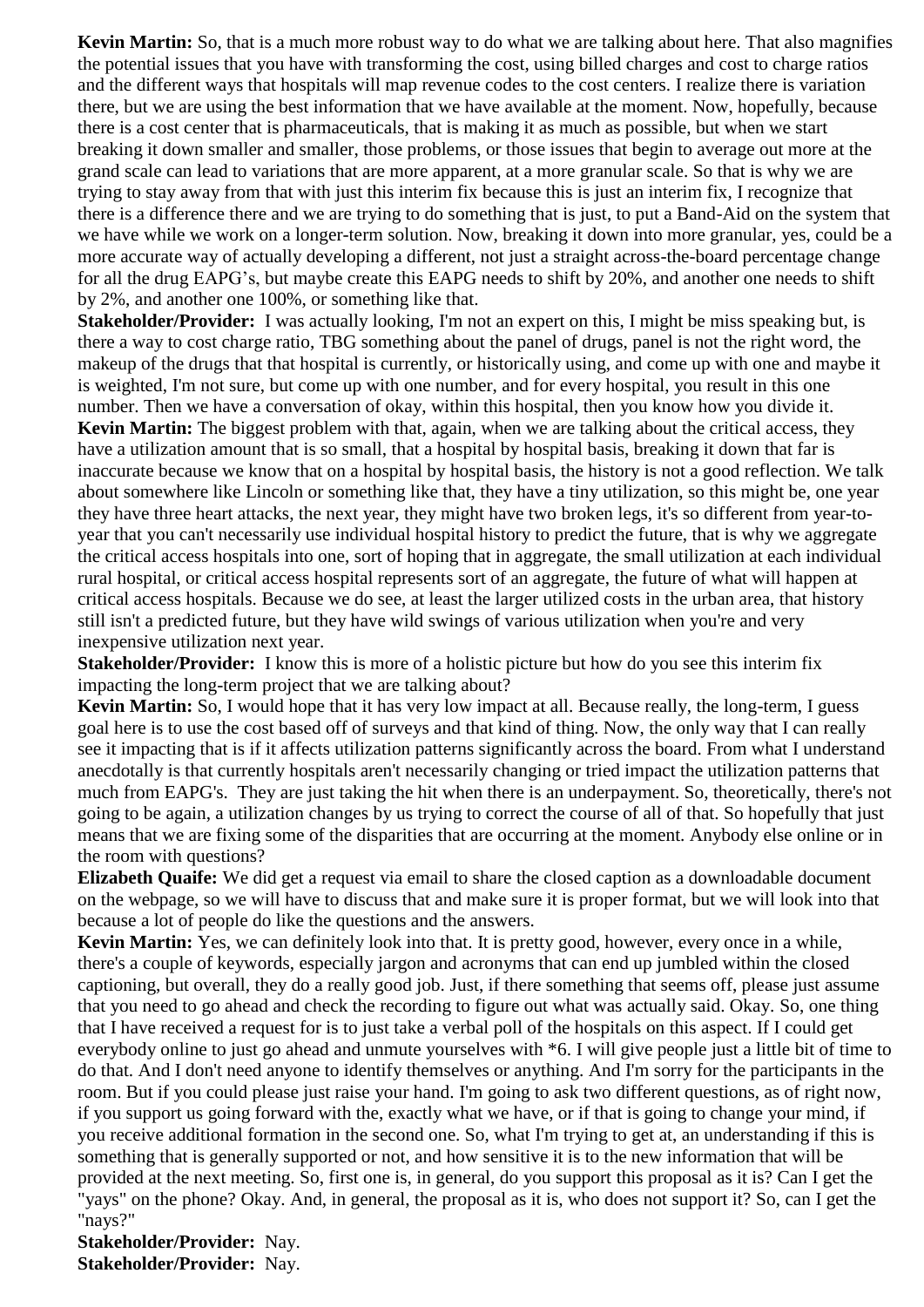# **Stakeholder/Provider:** Nay.

**Kevin Martin:** Okay, and I have one comment in the chat for support. And then for the future, the changing of your position with additional information supplied at the next meeting. So, potentially changing your position at the next meeting with additional information, can I get the "yays?"

# **Stakeholder/Provider:** Yay.

# **Stakeholder/Provider:** Yay.

**Kevin Martin:** And for the potential changing of position with potential information at the next meeting, so this would be like you already said no, and you are going to continue to say no regardless of additional information. Can I get the "nays?"

### **Stakeholder/Provider:** Nay.

**Kevin Martin:** Okay. So, I do have one other yay for support on a previous one.

**Provider Chat Question:** And, let's see, I have one comment here about family health West, it would be more ideal if the waste was paid for in the implementation was quickened to 2020.

**Kevin Martin:** I want to say, we are talking about right now is just about the EAPG re-weighting and that is something that is done into the 20. The longer project is definitely something that just cannot happen in 2020. There's too many aspects to get through it this year. But we are looking into things to try to speed it up. **Stakeholder/Provider:** Is it feasible to add additional EAPG categories, will be considered to be the higher weight?

**Kevin Martin:** That is something that we have suggested to 3M. This is their software at the end of the day, we don't have the ability to make those types of adjustments on it. And also to take advantage of something like that, we would need to move to an entirely new version of EAPG's and do it over, we relay, and we also have a going forward base rate methodology which is something we touched on in the past, but just for people that haven't been participating before, and need a reminder, the base rate methodology right now was set to have a revenue neutral corridor around 10%, or not revenue corridor, a cost neutral corridor from 10% to the cost to charge methodology to the EAPG methodology, so we have sort of peer group average base rates, so if you fell outside of that 10%, we adjusted it up or down just base of the neutrality for individual hospital so it's not really sort of set on a base rate methodology that we can have, we need to develop a new base rate methodology before we can move to a new EAPG version and do a re-weighting, so that is again, a very long-term project. Assuming that it was there, because that is something that has been kicked around by 3M, but I haven't heard that they have actually committed to doing that yet. Okay. So, let me just summarize what I heard from the voting, I heard overall, that people do not support the proposal as it is, but they could change their minds with additional information. Yes, I know that there are some people that already support it and some people that don't support it, but that is what I heard overall from a series of questions. So, we will work diligently in over the next two weeks to bring you additional information, if anyone has suggestions, please feel free to reach out to me or to Andrew, or you can even go through your Association. Anyway, that makes you feel most comfortable. And we will help you, I will ask that if you have additional information that you would like to see at the next meeting to try to get a hold of us sooner rather than later because it is going to take us time to develop that. So, if we start receiving stuff on the 12th, that's probably not going to be incorporated into the meeting on the 14th.

**Stakeholder/Provider:** Kevin, I don't know if you're able to do this but, and to have it all in my notes, but can you summarize with that additional information is that we will be looking at?

**Kevin Martin:** I'm trying to figure that out, just in my head, because it was added with additional information yesterday and today, so I don't have everything figured out.

# **Stakeholder/Provider:** That's fine.

**Kevin Martin:** However, I know one thing that we sort of looked at in the past is, I'm tempted to draw, but we have so many participants on the phone, I'm going to try to explain this verbally. If you look at each individual EAPG for the two categories, like critical access at a system hospital, you can create a histogram or distribution of the cost of the drugs that are used, and I'm using my hands, which is not going to help the people on the phone. The distribution of the cost of the drugs that are utilized within EAPG, and so looking at that distribution by EAPG for the two different groups and comparing that distribution to the overall average can give you a visual of how the different groups have different utilization patterns by EAPG. And that is something that wouldn't have numbers or anything like that. So, I'm contemplating that it wouldn't have PHI either, I would have to scan it a little bit because obviously if I just use raw numerical numbers, you are going to have a big distribution for the urban hospitals and a little tiny distribution for the rural. So, they'll have to be scaled to the same size when you look at them in sort of a distributional visual. But I think that is something that could help people understand.

**Stakeholder/Provider:** Could you provide that for the other two categories that are held neutral as well?